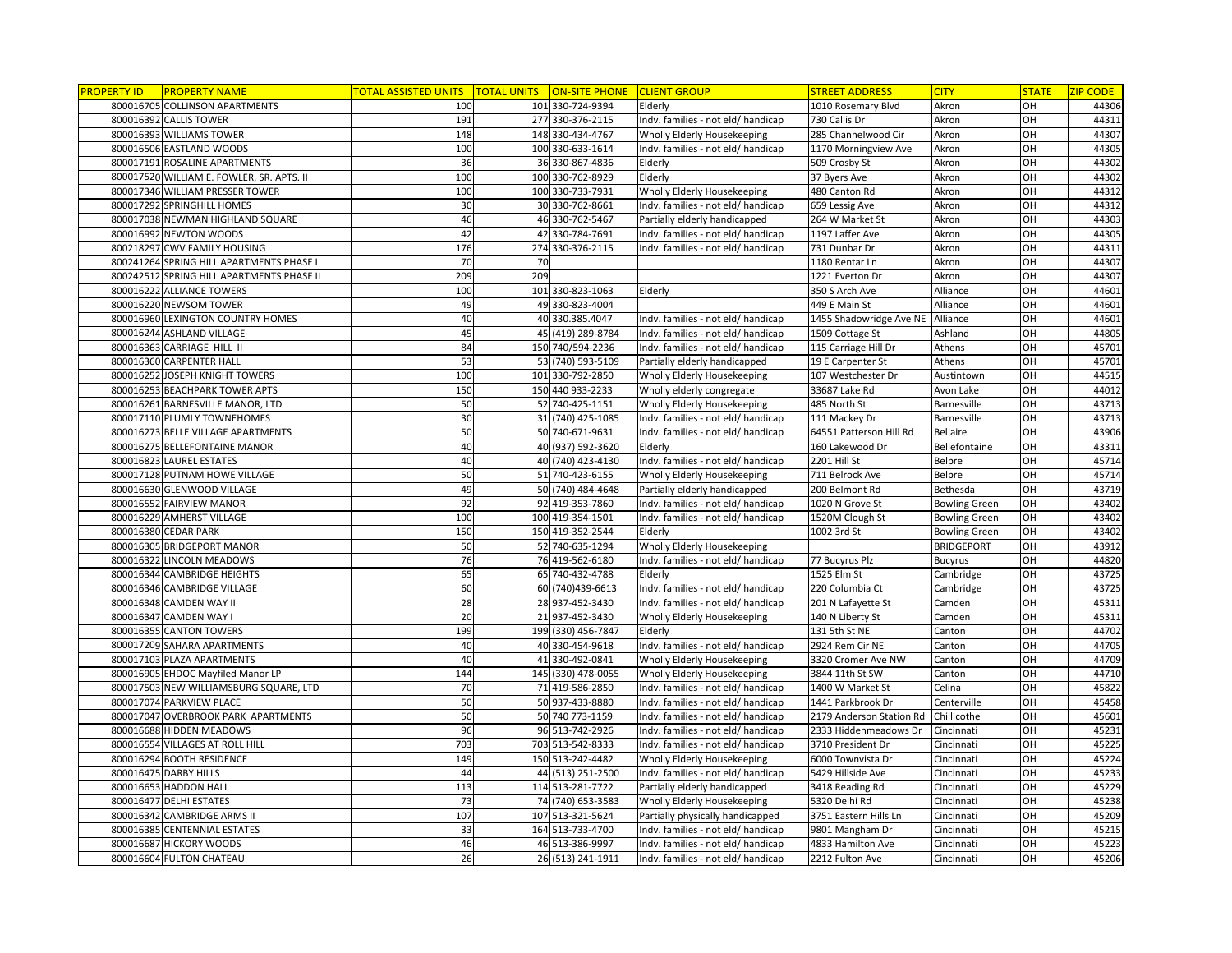| <b>PROPERTY ID</b> | <b>PROPERTY NAME</b>                     | <u>TOTAL ASSISTED UNITS </u> | <b>TOTAL UNITS</b> | ON-SITE PHONE CLIENT GROUP |                                    | <b>STREET ADDRESS</b> | <b>CITY</b> | <b>STATE</b> | <b>ZIP CODE</b> |
|--------------------|------------------------------------------|------------------------------|--------------------|----------------------------|------------------------------------|-----------------------|-------------|--------------|-----------------|
|                    | 800017474 WESTERN GLEN APARTMENTS        | 48                           |                    | 48 513-251-2500            | Indv. families - not eld/ handicap | 2621 Montana Ave      | Cincinnati  | OH           | 45211           |
|                    | 800017300 ST. PAUL VILLAGE II            | 65                           |                    | 65 (513) 272-1118          | Partially elderly handicapped      | 5515 Madison Rd       | Cincinnati  | OH           | 45227           |
|                    | 800017187 ROLLING RIDGE TOWNHOUSES       | 50                           |                    | 50 513-834-9647            | Indv. families - not eld/ handicap | 3947 Yearling Ct      | Cincinnati  | OH           | 45211           |
|                    | 800017426 WALNUT HILLS APTS.             | 197                          |                    | 198 513-281-1288           | Wholly Elderly Housekeeping        | 861 Beecher St        | Cincinnati  | OH           | 45206           |
|                    | 800016948 LEBANON VILLAGE                | 50                           |                    | 50 (513) 528-1284          | Indv. families - not eld/ handicap | 101 Newlun Ct         | Cincinnati  | OH           | 45244           |
|                    | 800017530 WOODWINDS APARTMENTS           | 48                           |                    | 48 513-231-8865            | Indv. families - not eld/ handicap | 2238 Salvador St      | Cincinnati  | OH           | 45230           |
|                    | 800017439 WALNUT TOWERS                  | 104                          |                    | 105 513-421-0230           | Wholly Elderly Housekeeping        | 898 Walnut St         | Cincinnati  | OH           | 45202           |
|                    | 800016876 MADISON VILLA APTS.            | 95                           |                    | 96 513/561-5997            | Elderly                            | 5615 Madison Rd       | Cincinnati  | OН           | 45227           |
|                    | 800017132 GATEWAY PLAZA                  | 348                          |                    | 348 513-721-2326           | Partially elderly handicapped      | 400 W 9th St          | Cincinnati  | OН           | 45203           |
|                    | 800016880 MALVERN PLACE                  | 45                           |                    | 54 513-241-4504            | Indv. families - not eld/ handicap | 100 Malvern Pl        | Cincinnati  | OH           | 45219           |
|                    | 800017020 OAK PARK APARTMENTS            | 71                           |                    | 71 (513) 563-7740          | Indv. families - not eld/ handicap | 1411 Wabash Ave       | Cincinnati  |              | 45215           |
|                    | 800017165 RIDGEWOOD APARTMENTS           | 50                           |                    | 50 (513) 251-2500          | Wholly Elderly Housekeeping        | 8115 Seward Ave       | Cincinnati  | OH           | 45231           |
|                    | 800017166 RIDGEWOOD II APTS.             | 125                          |                    | 125 513-521-5801           | Wholly Elderly Housekeeping        | 8125 Seward Ave       | Cincinnati  | OH           | 45231           |
|                    | 800033670 ST. FRANCIS COURT              | 160                          | 161                |                            | Partially elderly handicapped      | 1860 Queen City Ave   | Cincinnati  | OH           | 45214           |
|                    | 800016671 HELP-SIX CHIMNEYS, INC.        | 46                           |                    | 46 216-432-4810            | Wholly developmentally disabled    | 3907 Prospect Ave E   | Cleveland   | OH           | 44115           |
|                    | 800016429 THE NEW CLIFTON PLAZA          | 105                          |                    | 108 216-631-1370           | Elderly                            | 11430 Clifton Blvd    | Cleveland   | OH           | 44102           |
|                    | 800016291 BOARDWALK APARTMENTS           | 123                          |                    | 123 216-681-4501           | Indv. families - not eld/ handicap | 539 E 105th St        | Cleveland   | OH           | 44108           |
|                    | 800016444 KINGSBURY TOWER                | 129                          |                    | 129 216-795-3950           | Indv. families - not eld/ handicap | 8925 Hough Ave        | Cleveland   | OH           | 44106           |
|                    | 800016557 FENWAY MANOR                   | 143                          |                    | 143 216-421-5760           | Indv. families - not eld/ handicap | 1986 Stokes Blvd      | Cleveland   | OH           | 44106           |
|                    | 800016532 ERIE SQUARE #1                 | 89                           |                    | 89 216-431-2705            | Indv. families - not eld/ handicap | 7621 Euclid Ave       | Cleveland   | OH           | 44103           |
|                    | 800016228 AMESBURY ROSALIND ESTATE       | 66                           |                    | 66 216-721-3131            | Indv. families - not eld/ handicap | 9300 Amesbury Ave     | Cleveland   | OH           | 44106           |
|                    | 800016389 LANGSTON COMMONS               | 88                           |                    | 88 216-861-2008            | Indv. families - not eld/ handicap | 3043 Project Ave      | Cleveland   | OH           | 44115           |
|                    | 800016654 MORNING STAR TOWERS            | 200                          |                    | 200 216-249-7187           | Wholly Elderly Housekeeping        | 10600 Saint Clair Ave | Cleveland   | OH           | 44108           |
|                    | 800016628 GLENVILLE APARTMENTS           | 50                           |                    | 50 216-681-4500            | Indv. families - not eld/ handicap | 594 E 105th St        | Cleveland   | OH           | 44108           |
|                    | 800016200 ABYSSINIA TOWER                | 69                           |                    | 69 216-791-7300            | Wholly Elderly Housekeeping        | 10401 Superior Ave    | Cleveland   | OH           | 44106           |
|                    | 800016806 LAKE AVENUE COMMONS            | 79                           |                    | 79 216-631-8581            | Wholly Elderly Housekeeping        | 8321 Lake Ave         | Cleveland   | OH           | 44102           |
|                    | 800017082 PENTECOSTAL APARTMENTS         | 28                           |                    | 28 216-249-4928            | Indv. families - not eld/ handicap | 883 Parkwood Dr       | Cleveland   | OH           | 44108           |
|                    | 800017185 ROCKEFELLER PARK TOWERS        | 130                          | 132                |                            | Wholly Elderly Housekeeping        | 1588 Ansel Rd         | Cleveland   | OH           | 44106           |
|                    | 800016928 COTMAN VISTAS                  | 36                           |                    | 36 (216) 231-7221          | Wholly physically handicapped      | 1725 E 115th St       | Cleveland   | OH           | 44106           |
|                    | 800017071 ALLERTON APARTMENTS            | 199                          |                    | 199 216-861-2345           | Indv. families - not eld/ handicap | 1802 E 13th St        | Cleveland   | OH           | 44114           |
|                    | 800017295 ST CLAIR PLACE                 | 199                          |                    | 200 216-687-0988           | Elderly                            | 1380 E 13th St        | Cleveland   | OH           | 44114           |
|                    | 800016781 KENMORE VILLAGE                | 36                           |                    | 36 216-231-8100            | ndv. families - not eld/ handicap  | 1576 Crawford Rd      | Cleveland   | OH           | 44106           |
|                    | 800017138 RAINBOW TERRACE                | 484                          |                    | 488 216-271-2323           | Indv. families - not eld/ handicap | 7310 Carson Ave       | Cleveland   | OH           | 44104           |
|                    | 800017241 SHAKER BOULEVARD GARDENS       | 73                           |                    | 73 216-231-5679            | Indv. families - not eld/ handicap | 2781 E 108th St       | Cleveland   | OН           | 44104           |
|                    | 800017143 REGENCY SQUARE                 | 66                           |                    | 66 216-231-8067            | Indv. families - not eld/ handicap | 1560 Ansel Rd         | Cleveland   | OH           | 44106           |
|                    | 800017263 SKIBO HOMES                    | 49                           |                    | 49 216-631-8587            | Indv. families - not eld/ handicap | 1414 W 85th St        | Cleveland   | OH           | 44102           |
|                    | 800031748 MAGNOLIA ON DETROIT            | 126                          | 126                |                            | Wholly Elderly Housekeeping        | 8016 Detroit Ave      | Cleveland   | OH           | 44102           |
|                    | 800031579 WINTON MANOR                   | 270                          |                    | 270 216-241-2850           | Indv. families - not eld/ handicap | 1012 Prospect Ave E   | Cleveland   | OH           | 44115           |
|                    | 800215648 ARBOR PARK VILLAGE             | 282                          |                    | 282 (216) 881-7702         | Indv. families - not eld/ handicap | 3750 Fleming Ave      | Cleveland   | OH           | 44115           |
|                    | 800218509 ARBOR PARK VILLAGE - PHASE II  | 206                          |                    | 206 216-881-7702           | Indv. families - not eld/ handicap | 3750 Fleming Ave      | Cleveland   | OH           | 44115           |
|                    | 800220497 ARBOR PARK VILLAGE - PHASE III | 141                          |                    | 141 216-881-7702           | Indv. families - not eld/ handicap | 3750 Fleming Ave      | Cleveland   | OH           | 44115           |
|                    | 800241022 BOHN TOWER                     | 266                          |                    | 266 (216) 348-5150         | Elderly                            | 1300 Superior Ave E   | Cleveland   | OH           | 44114           |
|                    | 800238510 NEW COMMUNITY PLACE APARTMENTS | 147                          |                    | 147 216-361-6685           |                                    | 7700 Woodland Ave     | Cleveland   | OH           | 44104           |
|                    | 800240951 HERITAGE VIEW HOMES IV         | 60                           |                    | 60 216-271-3219            | Indv. families - not eld/ handicap | 7830 Kinsman Rd       | Cleveland   | OH           | 44104           |
|                    | 800242346 CARVER PARK PHASE I            | 279                          | 279                |                            |                                    | 2366 E 55th St        | Cleveland   | OH           | 44104           |
| 800016574 ALLIANCE |                                          | 54                           |                    | 54 (614) 228-3578          | Indv. families - not eld/ handicap | 840 Berkeley Rd       | Columbus    | OH           | 43205           |
|                    | 800016741 IVYWOOD APARTMENTS             | 75                           |                    | 124 614 891-6264           | Indv. families - not eld/ handicap | 2350 Teakwood Dr      | Columbus    | OH           | 43229           |
|                    | 800016267 BECKLEY TOWNHOUSES             | 50                           |                    | 50 614/475-5182            | Indv. families - not eld/ handicap | 4725 Bayview Pl       | Columbus    | OH           | 43230           |
|                    | 800016460 CREATIVE LIVING CENTER I       | 18                           |                    | 18 614-421-1226            | Wholly physically handicapped      | 1531 Perry St         | Columbus    | OH           | 43201           |
|                    | 800016356 CAPITAL PARK APARTMENTS        | 314                          |                    | 316 614 471-1204           | Indv. families - not eld/ handicap | 2144 Agler Rd         | Columbus    | OH           | 43224           |
|                    | 800016354 NEW CANTERBURY WAY, LTD.       | 46                           |                    | 46 614-231-3606            | Indv. families - not eld/ handicap | 650 Canterbury Way    | Columbus    | OН           | 43213           |
|                    | 800017061 PARK PLACE                     | 82                           |                    | 82 614-228-3578            | Partially elderly handicapped      | 76 S 20th St          | Columbus    | OH           | 43205           |
|                    | 800016949 MT VERNON PLAZA I              | 225                          |                    | 226 614 253-8627           | Elderly                            | 1035 Atcheson St      | Columbus    | OH           | 43203           |
|                    | 800016943 MT VERNON PLAZA II             | 150                          |                    | 150 614 258-9562           | Wholly Elderly Housekeeping        | 945 Atcheson St       | Columbus    | OH           | 43203           |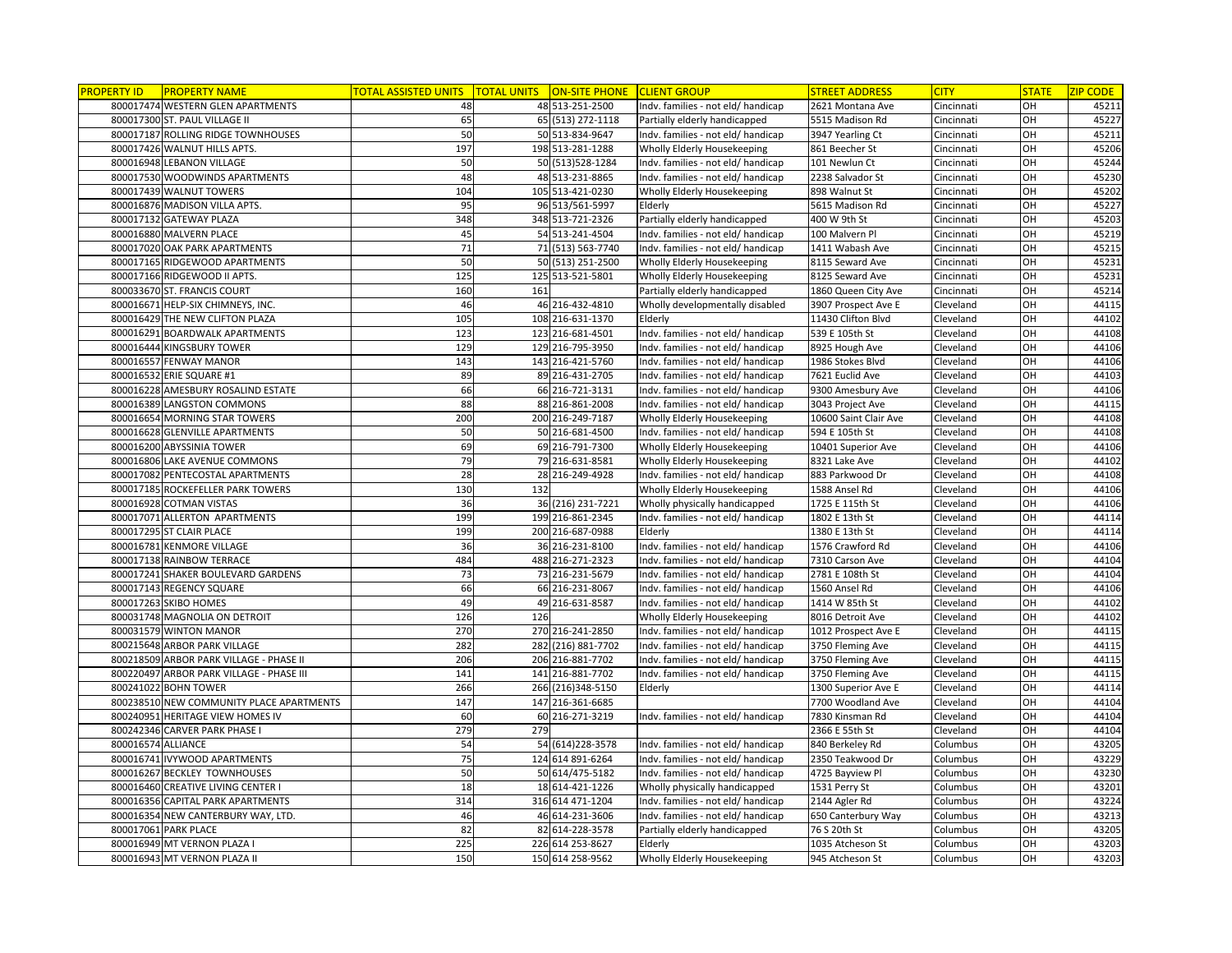| <b>PROPERTY ID</b> | <b>PROPERTY NAME</b>                          | TOTAL ASSISTED UNITS | <b>TOTAL UNITS</b> | ON-SITE PHONE CLIENT GROUP |                                    | <b>STREET ADDRESS</b>  | <b>CITY</b>           | <b>STATE</b>     | <b>ZIP CODE</b> |
|--------------------|-----------------------------------------------|----------------------|--------------------|----------------------------|------------------------------------|------------------------|-----------------------|------------------|-----------------|
|                    | 800016964 NAZARETH TOWERS                     | 208                  |                    | 208 614-464-4780           | Wholly Elderly Housekeeping        | 300 E Rich St          | Columbus              | OH               | 43215           |
|                    | 800017285 SOUTHPOINTE VILLAGE                 | 50                   |                    | 50 614-491-0177            | Indv. families - not eld/ handicap | 3940 Southpoint Blvd   | Columbus              | OH               | 43207           |
|                    | 800016262 Barnett Plaza Apartments            | 50                   |                    | 50 (614) 235-4320          | Elderly                            | 1400 Barnett Rd        | Columbus              | OH               | 43227           |
|                    | 800017284 SOUTHPARK APTS                      | 352                  |                    | 356 614 221-9016           | Indv. families - not eld/ handicap | 841 Greenfield Dr      | Columbus              | OH               | 43223           |
|                    | 800017237 SETON SQUARE NORTH                  | 218                  |                    | 218 614-451-1995           | Wholly Elderly Housekeeping        | 1776 Drew Ave          | Columbus              | OH               | 43235           |
|                    | 800017011 NORTON VILLAGE                      | 50                   |                    | 50 614/870-6745            | Indv. families - not eld/ handicap | 1066 New Dawn Ln       | Columbus              | OH               | 43228           |
|                    | 800016972 NELSON PARK APARTMENTS              | 177                  |                    | 177 614 258-4053           | Partially elderly handicapped      | 1994 Maryland Ave      | Columbus              | OH               | 43219           |
|                    | 800060221 WEDGEWOOD VILLAGE APARTMENTS        | 648                  |                    | 648 614-272-2800           | Indv. families - not eld/ handicap | 777 Wedgewood Dr       | Columbus              | OН               | 43228           |
|                    | 800220658 NETWORK RESTORATION                 | 100                  |                    | 100 614 251-1700           | Indv. families - not eld/ handicap | 1680 Watermark Dr      | Columbus              | OН               | 43215           |
|                    | 800220659 SPRUCE BOUGH HOMES                  | 112                  |                    | 121 614 253-0984           | Indv. families - not eld/ handicap | 910 E Broad St         | Columbus              | OH               | 43205           |
|                    | 800220248 COMMUNITY PROPERTIES REVITALIZATION | 331                  |                    | 331 614 253-0984           |                                    | 910 E Broad St         | Columbus              | $\overline{O}$ H | 43205           |
|                    | 800217253 THE HERITAGE                        | 379                  |                    | 384 (614) 471-2416         | Indv. families - not eld/ handicap | 2444 Gatewood Rd       | Columbus              | OH               | 43219           |
|                    | 800223453 NETWORK RESTORATIONS II             | 120                  |                    | 122 614 253-0984           |                                    | 910 E Broad St         | Columbus              | OH               | 43205           |
|                    | 800224390 SUMMERFIELD HOMES                   | 111                  |                    | 115 614 253-0984           |                                    | 910 E Broad St         | Columbus              | OH               | 43205           |
|                    | 800225231 NETWORK RESTORATION III             | 150                  |                    | 162 614 253-0984           |                                    | 910 E Broad St         | Columbus              | OH               | 43205           |
|                    | 800226491 MARIGOLD HILL                       | 107                  |                    | 111 614 253-0984           |                                    | 910 E Broad St         | Columbus              | OH               | 43205           |
|                    | 800016691 HIGHLAND PLACE                      | 120                  |                    | 120 440 593-6506           | Partially elderly handicapped      | 432 W Main Rd          | Conneaut              | OH               | 44030           |
|                    | 800031389 CONNEAUT APARTMENTS                 | 53                   |                    | 53 440 593-6338            | Elderly                            | 232 Harbor St          | Conneaut              | OH               | 44030           |
|                    | 800016699 CHESTNUT CROSSING                   | 64                   |                    | 64 740-622-5495            | Indv. families - not eld/ handicap | 2350 Glenview Way      | Coshocton             | OH               | 43812           |
|                    | 800017175 RIVERSIDE TOWERS                    | 100                  |                    | 100 (740) 622-8702         | Wholly Elderly Housekeeping        | 85 Pine St             | Coshocton             | OH               | 43812           |
|                    | 800016643 GREENVILLE VILLAGE                  | 35                   |                    | 35 (937) 473-3572          | Indv. families - not eld/ handicap | 7 Julie Ct             | Covington             | OH               | 45318           |
|                    | 800016464 CRESTLINE MANOR II                  | 32                   |                    | 32 (419) 683-4783          | Indv. families - not eld/ handicap | 295 W Bucyrus St       | Crestline             | OН               | 44827           |
|                    | 800017293 SPRUCEWOOD COMMONS, LTD.            | 50                   |                    | 50 419-645-5440            | Indv. families - not eld/ handicap | 305 S Waverly St       | Cridersville          | OH               | 45806           |
|                    | 800016947 FRIENDSHIP TERRACE                  | 39                   |                    | 40 330-929-3738            | Wholly physically handicapped      | 3350 Prange Dr         | Cuyahoga Falls        | OH               | 44223           |
|                    | 800016283 BILTMORE TOWERS, THE                | 230                  |                    | 230 937 461-9695           | Wholly Elderly Housekeeping        | 210 N Main St          | Dayton                | OH               | 45402           |
|                    | 800016621 GEORGETOWN VILLAGE                  | 100                  |                    | 100 937-461-5942           | Partially elderly handicapped      | 2 Kosmo Dr             | Dayton                | OH               | 45402           |
|                    | 800016256 BELLA VISTA HOMES                   | 251                  |                    | 251 (937) 268-1696         | Indv. families - not eld/ handicap | 3804 Nicholas Rd       | Dayton                | OH               | 45417           |
|                    | 800016944 MOUNTAINGATE APARTMENTS             | 40                   |                    | 40 937/439-0243            | Indv. families - not eld/ handicap | 2940 Loffer Ct         | Dayton                | OH               | 45449           |
|                    | 800080038 ALMOND VILLAGE APARTMENTS           | 60                   |                    | 60 (937) 263-2414          | Wholly Elderly Housekeeping        | 4701 Casaba Ct         | Dayton                | OH               | 45417           |
|                    | 800016430 CLINTON CIRCLE                      | 80                   |                    | 80 419-782-6716            | Indv. families - not eld/ handicap | 700 Kiser Rd Apt A1    | Defiance              | OH               | 43512           |
|                    | 800017332 SUNNYVIEW SQUARE                    | 30                   |                    | 30 740/369-9042            | Wholly Elderly Housekeeping        | 69 Rock Creek Dr       | Delaware              | OH               | 43015           |
|                    | 800016488 DELAWARE VILLAGE                    | 40                   |                    | 40 740/369-1313            | Indv. families - not eld/ handicap | 675 Fern Dr            | Delaware              | OH               | 43015           |
|                    | 800016669 HELEN S. BROWN ELDERLY CENTER       | 64                   |                    | 64 216-451-9400            | Wholly Elderly Housekeeping        | 1821 Noble Rd          | <b>East Cleveland</b> | OH               | 44112           |
|                    | 800016458 COVINGTON GARDENS                   | 21                   |                    | 21 216-520-1250            | Indv. families - not eld/ handicap | 14016 Superior Rd      | East Cleveland        | OН               | 44118           |
|                    | 800016887 MAPLEVIEW APARTMENTS                | 19                   |                    | 19 937-456-1260            | Elderly                            | 301 Eaton Lewisburg Rd | Eaton                 | OH               | 45320           |
|                    | 800016390 CHADWICK PLACE                      | 46                   |                    | 46 440 323-3540            | Indv. families - not eld/ handicap | 160 Ridge Circle Ln    | Elyria                | $\overline{a}$   | 44035           |
|                    | 800017489 WESTWAY GARDENS                     | 300                  |                    | 300 440 322-4881           | Indv. families - not eld/ handicap | 731 Infirmary Rd       | Elyria                | OH               | 44035           |
|                    | 800226151 KENSINGTON SQUARE APARTMENTS        | 85                   |                    | 192 (440) 366-5551         |                                    | 535 Abbe Rd S          | Elyria                | OH               | 44035           |
|                    | 800016499 NEW ENGLEWOOD SQUARE                | 40                   |                    | 41 937-836-4117            | Wholly Elderly Housekeeping        | 150 Chris Dr           | Englewood             | OH               | 45322           |
|                    | 800016500 ENGLEWOOD VILLAGE                   | 40                   |                    | 40 937/836-0339            | Wholly Elderly Housekeeping        | 1000 Taywood Rd        | Englewood             | OH               | 45322           |
|                    | 800016818 LANDMARK VILLAGE                    | 165                  |                    | 165 (937) 878-4852         | Indv. families - not eld/ handicap | 264 Landmark Ct        | Fairborn              | OH               | 45324           |
|                    | 800016562 FINDLAY GREEN                       | 45                   |                    | 45 419-423-7024            | Indv. families - not eld/ handicap | 742 Longmeadow Ln      | Findlay               | OH               | 45840           |
|                    | 800016563 FINDLAY COMMONS                     | 50                   |                    | 50 419-422-9529            | Indv. families - not eld/ handicap | 1901 Kirkwood Ct       | Findlay               | OH               | 45840           |
|                    | 800016583 FOSTORIA TOWNHOUSES                 | 40                   |                    | 40 419 435-4702            | Indv. families - not eld/ handicap | 1207 Beier Dr          | Fostoria              | OH               | 44830           |
|                    | 800016582 FOSTORIA GREEN                      | 48                   |                    | 48 419 435-9463            | Indv. families - not eld/ handicap | 1067 Carrie Ln         | Fostoria              | OH               | 44830           |
|                    | 800016515 ECO VILLAGE                         | 60                   |                    | 60 419 435-4702            | Indv. families - not eld/ handicap | 1200 Peeler Dr         | Fostoria              | OH               | 44830           |
|                    | 800016589 FRANKFORT PLACE                     | 20                   |                    | 20 (740) 998-2746          | Wholly Elderly Housekeeping        | 243 Maple Dr           | Frankfort             | OH               | 45628           |
|                    | 800016590 FRANKLIN COURT                      | 93                   |                    | 94 937-746-8193            | Indv. families - not eld/ handicap | 276A Victory Ln        | Franklin              | OH               | 45005           |
|                    | 800016487 DELAWARE ACRES                      | 68                   | 68                 |                            | Indv. families - not eld/ handicap | 725 S Buchanan St      | Fremont               | OH               | 43420           |
|                    | 800016845 HAYES MANOR                         | 40                   | 40                 |                            | Indv. families - not eld/ handicap | 920 Quail Dr           | Fremont               | OH               | 43420           |
|                    | 800016846 HAYES MEADOW                        | 60                   | 60                 |                            | Indv. families - not eld/ handicap | 919 Quail Dr           | Fremont               | OН               | 43420           |
|                    | 800017322 STYGLER VILLAGE                     | 150                  |                    | 150 614-475-2255           | Wholly Elderly Housekeeping        | 140 Imperial Dr        | Gahanna               | OH               | 43230           |
|                    | 800016613 GALLIA MANOR                        | 35                   |                    | 36 (740) 446-4652          | Wholly Elderly Housekeeping        | 138 Buhl Morton Rd     | Gallipolis            | OH               | 45631           |
|                    | 800016827 LEHNERT GREEN Apartments            | 157                  |                    | 157 (614) 870-0423         | Indv. families - not eld/ handicap | 1600 Bierl Dr          | Galloway              | OH               | 43119           |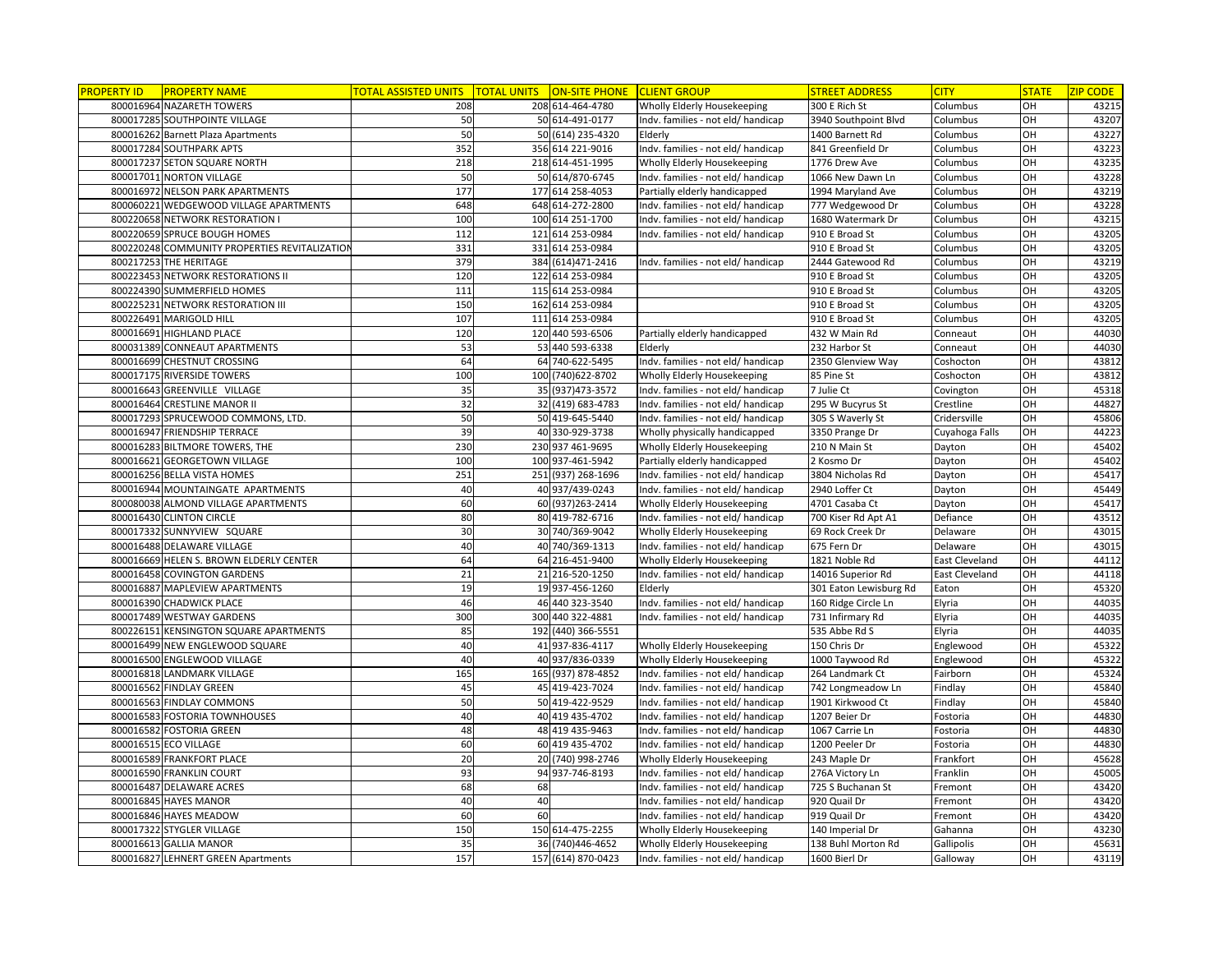| <b>PROPERTY ID</b>  | <b>PROPERTY NAME</b>                    | TOTAL ASSISTED UNITS | TOTAL UNITS ON-SITE PHONE CLIENT GROUP |                                    | <b>STREET ADDRESS</b>                 | <b>CITY</b>           | <b>STATE</b>     | <b>ZIP CODE</b> |
|---------------------|-----------------------------------------|----------------------|----------------------------------------|------------------------------------|---------------------------------------|-----------------------|------------------|-----------------|
|                     | 800016575 FOREST GLADE APARTMENTS       | 59                   | 60 937-378-4565                        | Indv. families - not eld/ handicap | 9001 Airport Rd                       | Georgetown            | OH               | 45121           |
|                     | 800016640 GREENFIELD MEADOWS            | 40                   | 40 (937) 981-4127                      | Partially elderly handicapped      | 200 N 11th St                         | Greenfield            | OH               | 45123           |
|                     | 800016663 NEW HARRISBURG STATION        | 59                   | 60 614-871-4693                        | Indv. families - not eld/ handicap | 2844 Harrisburg Station Ln Grove City |                       | OH               | 43123           |
|                     | 800016916 MELANIE MANOR                 | 50                   | 51 (614) 871-4509                      | Elderly                            | 2346 Sonora Dr                        | Grove City            | OH               | 43123           |
|                     | 800017243 SHAKER PLACE APARTMENTS       | 80                   | 81 (216) 752-8808                      | Wholly Elderly Housekeeping        | 3600 Northfield Rd                    | <b>Highland Hills</b> | OH               | 44122           |
|                     | 800016382 CEDAR WOODS                   | 94                   | 94 (937) 393-1587                      | Indv. families - not eld/ handicap | 300 Cedar Woods Dr                    | Hillsboro             | OH               | 45133           |
|                     | 800017418 VILLAGE PARK APARTMENTS       | 40                   | 41 937-236-3819                        | Wholly physically handicapped      | 6747 Brandt Pike                      | <b>Huber Heights</b>  | OH               | 45424           |
|                     | 800017255 SHERMAN-THOMPSON TOWERS       | 150                  | 150 740 532-0694                       | Elderly                            | 275 N 3rd St                          | Ironton               | OH               | 45638           |
|                     | 800016686 HICKORY II                    | 40                   | 40 740-286-2361                        | Partially elderly handicapped      | 211 S David Ave                       | Jackson               | OH               | 45640           |
|                     | 800016765 JEFFERSONVILLE GREEN II       | 49                   | 49 740-426-6564                        | Indv. families - not eld/ handicap | 11 Colonial Dr                        | Jeffersonville        | OH               | 43128           |
|                     | 800239454 CHIMES TERRACE LIHTC          | 36                   | 36 (740) 853-2315                      |                                    | 65 S Williams St                      | Johnstown             | OH               | 43031           |
|                     | 800017326 SUMMIT GARDENS                | 80                   | 80 330-678-6892                        | Indv. families - not eld/ handicap | 1101 Summit Gardens Blvd Kent         |                       | OH               | 44240           |
|                     | 800017262 VILLAGES AT FRANKLIN CROSSING | 129                  | 444 330-678-0761                       | Indv. families - not eld/ handicap | 1214 Anita Dr                         | Kent                  | OH               | 44240           |
|                     | 800017021 OAKDALE APARTMENTS            | 50                   | 50 937/253-3011                        | Indv. families - not eld/ handicap | 1941 Oakdale Ave                      | Kettering             | $\overline{O}$ H | 45420           |
|                     | 800017473 WESTERLY III                  | 26                   | 179 216-521-0053                       | Elderly                            | 14312 Detroit Ave                     | Lakewood              | OH               | 44107           |
|                     | 800017280 SOUTH WESTERLY APTS.          | 65                   | 65 216-221-0393                        | Wholly Elderly Housekeeping        | 14401 Detroit Ave                     | Lakewood              | OH               | 44107           |
|                     | 800016724 HUNTERWOOD PARK, LTD          | 100                  | 100 740-687-1314                       | Partially elderly handicapped      | 330 Trace Dr                          | Lancaster             | OH               | 43130           |
|                     | 800016803 LA LUZ APTS                   | 94                   | 94 (513) 932-5296                      | Indv. families - not eld/ handicap | 489 La Luz Blvd                       | Lebanon               | OH               | 45036           |
|                     | 800016882 NEW MANORVIEW                 | 30                   | 30 937-962-4490                        | Indv. families - not eld/ handicap | 525 W Cumberland St                   | Lewisburg             | OH               | 45338           |
|                     | 800017510 NEW WILSHIRE PLACE, LTD.      | 40                   | 40 419-225-7067                        | Indv. families - not eld/ handicap | 1500 Deerfield Dr                     | Lima                  | OH               | 45805           |
|                     | 800017010 NEW NORTHWOOD APARTMENTS      | 100                  | 100 419-229-4488                       | Indv. families - not eld/ handicap | 531 Brower Rd                         | Lima                  | OH               | 45801           |
|                     | 800016890 NEW MAPLEWOOD APARTMENTS      | 72                   | 96 419-229-4488                        | Indv. families - not eld/ handicap | 531 Brower Rd                         | Lima                  | OH               | 45801           |
|                     | 800016836 LIMA TOWERS                   | 200                  | 200 (419) 227-7744                     | Wholly Elderly Housekeeping        | 790 S Main St                         | Lima                  | OH               | 45804           |
| 800016837 LTH, LTD. |                                         | 70                   | 70 419 227-5325                        | Partially elderly handicapped      | 760 E 4th St                          | Lima                  | OH               | 45804           |
|                     | 800016866 LUTHER PINES                  | 108                  | 109 419-225-9045                       | Wholly Elderly Housekeeping        | 805 S Mumaugh Rd                      | Lima                  | OH               | 45804           |
|                     | 800017492 WHITE CLIFF APARTMENTS        | 72                   | 72 513-563-2716                        | Indv. families - not eld/ handicap | 6 Dorothy Ct                          | Lincoln Heights       | OH               | 45215           |
|                     | 800017120 PRIDE APARTMENTS              | 48                   | 48 (513) 621-5452                      | Indv. families - not eld/ handicap | 302 N Wayne Ave                       | Lockland              | $\overline{O}$ H | 45215           |
|                     | 800016525 ELM CENTER II                 | 15                   | 15 740-385-6754                        | Wholly Elderly Housekeeping        | 325 Elm St                            | Logan                 | OH               | 43138           |
|                     | 800017466 WEST LAKE GARDENS             | 50                   | 50 440-989-1932                        | Indv. families - not eld/ handicap | 5001 W Erie Ave                       | Lorain                | OH               | 44053           |
|                     | 800017029 OBERLIN MANOR                 | 150                  | 150 440 282-5343                       | Wholly Elderly Housekeeping        | 1220 W 37th St                        | Lorain                | OH               | 44053           |
|                     | 800016858 LOVELAND PINES APTS.          | 37                   | 37 513-677-1972                        | Indv. families - not eld/ handicap | 112 Englage Rd                        | Loveland              | OH               | 45140           |
|                     | 800017468 WEST PARK SENIOR CENTER       | 73                   | 73 (419) 524-2463                      | Wholly Elderly Housekeeping        | 27 W 2nd St                           | Mansfield             | OH               | 44902           |
|                     | 800016851 LOGAN PLACE                   | 45                   | 46 (419) 756-0930                      | Partially elderly handicapped      | 800 Logan Rd                          | Mansfield             | OH               | 44907           |
|                     | 800016435 COLONIAL VILLAGE              | 45                   | 45 740-349-8185                        | Indv. families - not eld/ handicap | 136 Dawes Cir                         | Marietta              | OH               | 45750           |
|                     | 800016893 MARION GREEN APARTMENTS       | 44                   | 44 740-383-3060                        | Indv. families - not eld/ handicap | 449 E Fairground St                   | Marion                | OH               | 43302           |
|                     | 800016896 MARION VILLAGE                | 50                   | 50 740/389-5196                        | Indv. families - not eld/ handicap | 1543 Southland Pkwy                   | Marion                | OH               | 43302           |
|                     | 800016900 MARYSVILLE GREEN              | 60                   | 60 937-644-0625                        | Indv. families - not eld/ handicap | 460 Windmill Dr                       | Marysville            | OH               | 43040           |
|                     | 800017541 YORKVIEW ESTATES              | 50                   | 50 330-393-8900                        | Indv. families - not eld/ handicap | 2198 Harsh Ave SE                     | Massillon             | OH               | 44646           |
|                     | 800017412 VILLA SERENA                  | 242                  | 239 440-449-3977                       | Wholly Elderly Housekeeping        | 6800 Mayfield Rd                      | Mayfield Heights      | OH               | 44124           |
|                     | 800016911 VINTON GREEN                  | 48                   | 48 (740) 596-2208                      | Partially elderly handicapped      | 640 McArthur Park Dr                  | Mc Arthur             | OH               | 45651           |
|                     | 800016832 LIBERTY PLAZA                 | 106                  | 106 330-723-3300                       | Indv. families - not eld/ handicap | 253 Abbeyville Rd                     | Medina                | OH               | 44256           |
|                     | 800016230 ANDREWS PLACE APARTMENTS      | 78                   | 78 440-257-5948                        | Indv. families - not eld/ handicap | 7766 Salida Rd                        | Mentor On The Lak     | <b>OH</b>        | 44060           |
|                     | 800016925 MIAMISBURG MANOR              | 50                   | 50 937/859-1944                        | Wholly Elderly Housekeeping        | 15 W Ferry St                         | Miamisburg            | OH               | 45342           |
|                     | 800017283 SOUTHLAND VILLAGE             | 50                   | 50 937/859-5569                        | Indv. families - not eld/ handicap | 1019 Orchard Hill Dr                  | Miamisburg            | OH               | 45342           |
|                     | 800016474 CYPRESS COMMONS               | 44                   | 44 (513) 422-0507                      | Indv. families - not eld/ handicap | 2450 Saybrook Dr                      | Middletown            | OH               | 45044           |
|                     | 800016494 DUBLIN HOUSE                  | 39                   | 40 513-424-4828                        | Partially physically handicapped   | 1425 Central Ave                      | Middletown            | OH               | 45044           |
|                     | 800016736 INDIAN VILLAGE APARTMENTS     | 62                   | 62 740-535-1341                        | Partially elderly handicapped      | 125 Ravine St                         | Mingo Junction        | OH               | 43938           |
|                     | 800017401 VALLEYVIEW VILLAGE            | 50                   | 50 937/262-8155                        | Indv. families - not eld/ handicap | 3680 Pinnacle Rd                      | Moraine               | OH               | 45439           |
|                     | 800016807 LAKE GRANT APARTMENTS         | 47                   | 47 937-444-4213                        | Indv. families - not eld/ handicap | 455 W Main St                         | Mount Orab            | OH               | 45154           |
|                     | 800016914 MEADOWVIEW VILLAGE APARTMENTS | 39                   | 40 614-869-2813                        | Partially physically handicapped   | 338 W Main St                         | <b>Mount Sterling</b> | OH               | 43143           |
|                     | 800016698 HILLSIDE APARTMENTS           | 45                   | 45 614-485-1169                        | Indv. families - not eld/ handicap | 100 McGibney Rd                       | Mount Vernon          | OH               | 43050           |
|                     | 800017405 VERNON RIDGE APARTMENTS       | 56                   | 56 740-397-4450                        | Indv. families - not eld/ handicap | 700 Follin Ave                        | Mount Vernon          | OH               | 43050           |
|                     | 800017352 FAIRWAY VISTA                 | 30                   | 30 740-452-6330                        | Indv. families - not eld/ handicap | 2950 N Vista Dr                       | Nashport              | OH               | 43830           |
|                     | 800016489 DEW HOUSE                     | 12                   | 12 740-592-4481                        | Wholly Elderly Housekeeping        | 6 Public Sq                           | Nelsonville           | OH               | 45764           |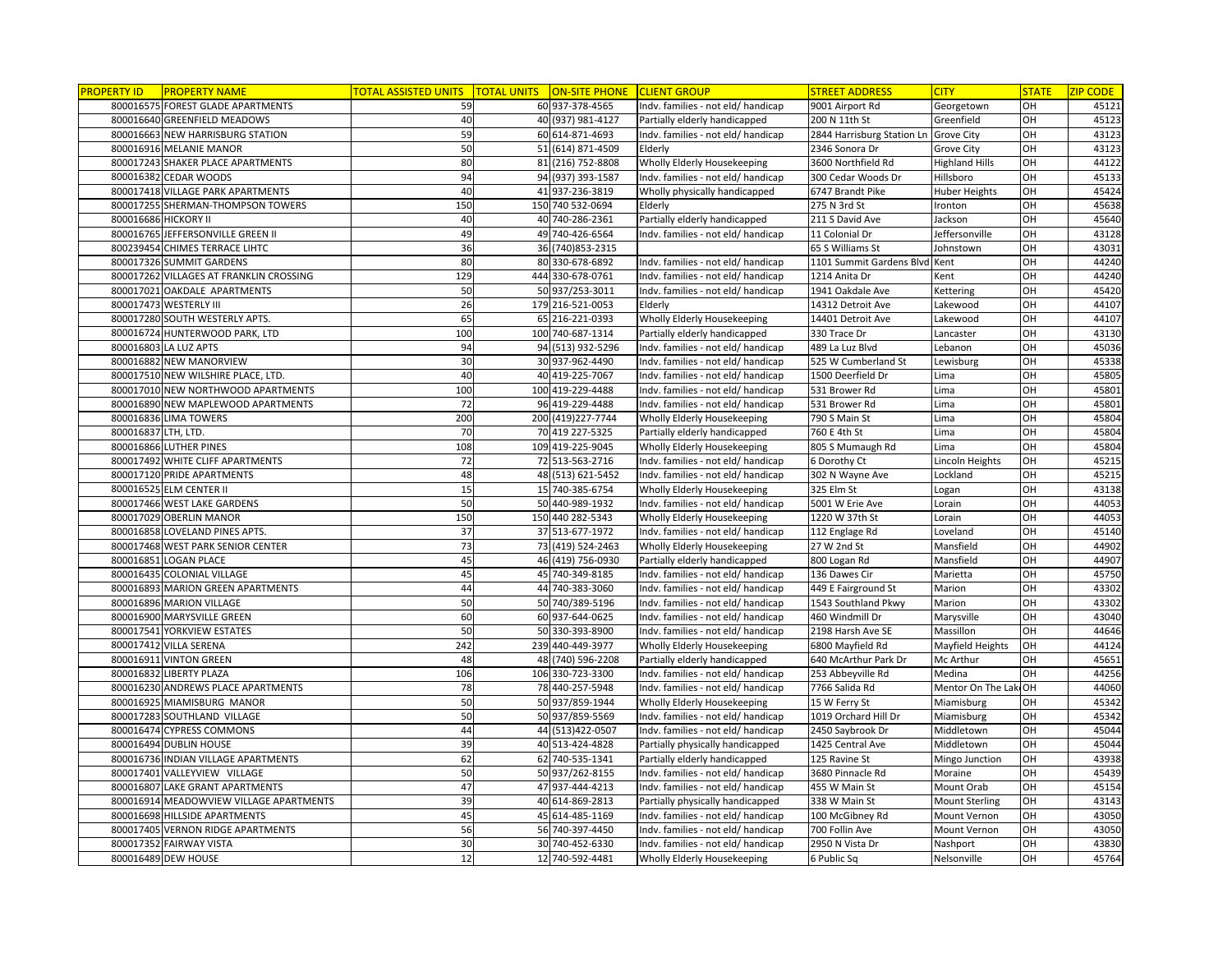| <b>PROPERTY ID</b>  | <b>PROPERTY NAME</b>                       | <u>TOTAL ASSISTED UNITS </u> | <b>TOTAL UNITS</b> | ON-SITE PHONE CLIENT GROUP |                                    | <b>STREET ADDRESS</b>  | <b>CITY</b>       | <b>STATE</b>     | <b>ZIP CODE</b> |
|---------------------|--------------------------------------------|------------------------------|--------------------|----------------------------|------------------------------------|------------------------|-------------------|------------------|-----------------|
|                     | 800016295 BOSTON COMMONS                   | 50                           |                    | 50 740-456-6208            | Indv. families - not eld/ handicap | 300 Center St          | New Boston        | OH               | 45662           |
|                     | 800016318 BUCKEYE TOWERS                   | 120                          |                    | 120 740-456-6006           | Wholly Elderly Housekeeping        | 3900 Rhodes Ave        | New Boston        | OH               | 45662           |
|                     | 800017514 WINDSOR HEIGHTS                  | 25                           |                    | 26 (740) 342-4426          | Elderly                            | 210 N Jackson St       | New Lexington     | OH               | 43764           |
|                     | 800016839 NEW LEXINGTON VILLAGE            | 50                           |                    | 50 (740) 342-1900          | Indv. families - not eld/ handicap | 400 Lincoln Park Dr    | New Lexington     | OH               | 43764           |
|                     | 800016412 TRAIL WEST APARTMENTS            | 84                           |                    | 86 740/522-3171            | Indv. families - not eld/ handicap | 1946 Cherry Valley Rd  | Newark            | OH               | 43055           |
|                     | 800016235 NEWARK VILLAGE                   | 46                           |                    | 46 (740) 366-3135          | Indv. families - not eld/ handicap | 623 Glenbrook Dr       | Newark            | OH               | 43055           |
|                     | 800017455 WASHINGTON SQUARE I/Rendy Murray | 82                           |                    | 82 (740) 670-8576          | Wholly Elderly Housekeeping        | 400 Washington St      | Newark            | OH               | 43055           |
|                     | 800017453 WASHINGTON SQUARE II/East Newark | 123                          |                    | 124 (740) 345-9248         | Partially elderly handicapped      | 425 Washington St      | Newark            | OН               | 43055           |
|                     | 800016988 NEWARK GREEN APARTMENTS          | 38                           |                    | 38 740-366-3162            | Indv. families - not eld/ handicap | 930 King Rd            | Newark            | OН               | 43055           |
|                     | 800016989 NEWARK TOWNEHOMES                | 50                           |                    | 51 (740) 323-4145          | Indv. families - not eld/ handicap | 11 Daugherty Cir       | Newark            | OH               | 43055           |
|                     | 800016991 NEWTON MANOR                     | 52                           |                    | 52 216-476-4197            | Wholly Elderly Housekeeping        | 571 Ridge Rd           | Newton Falls      |                  | 44444           |
|                     | 800031450 ROYAL MALL APTS                  | 163                          |                    | 168 330-652-3658           | Indv. families - not eld/ handicap | 17 Royal Mall Dr       | <b>Niles</b>      | OH               | 44446           |
|                     | 800016454 COUNTRY SQUIRE APARTMENTS        | 50                           |                    | 50 419-257-2806            | Indv. families - not eld/ handicap | 655 S Poe Rd           | North Baltimore   | OH               | 45872           |
|                     | 800016306 BRIDLEWOOD VILLAGE               | 70                           |                    | 70 614/491-0272            | Indv. families - not eld/ handicap | 4385 Thelma Dr         | Obetz             | OH               | 43207           |
|                     | 800016237 SENECA GROVE APARTMENTS          | 132                          |                    | 132 (440) 951-3363         | Indv. families - not eld/ handicap | 707 Argonne Dr         | Painesville       | OН               | 44077           |
|                     | 800017077 PATASKALA GREEN                  | 60                           |                    | 60 740-927-1126            | Indv. families - not eld/ handicap | 50 Coors Blvd          | Pataskala         | OH               | 43062           |
|                     | 800017078 PATASKALA GREEN II               | 49                           |                    | 49 740-927-1126            | Indv. families - not eld/ handicap | 50 Coors Blvd          | Pataskala         | OH               | 43062           |
|                     | 800017324 SUGARTREE SQUARE APARTMENTS      | 30                           |                    | 30 740-289-4388            | Partially physically handicapped   | 350 Thornton Dr        | Piketon           | OH               | 45661           |
|                     | 800017336 SUNSET SQUARE                    | 30                           |                    | 30 937-778-0806            | Elderly                            | 1851 W Grant St        | Piqua             | OH               | 45356           |
|                     | 800017189 ROOSEVELT MANOR                  | 30                           |                    | 30 937/778-8037            | Wholly Elderly Housekeeping        | 500 S Roosevelt Ave    | Piqua             | OH               | 45356           |
|                     | 800017109 NEW PLEASANT VIEW, LTD.          | 30                           |                    | 30 740-468-3495            | Wholly Elderly Housekeeping        | 114 Academy St         | Pleasantville     | OH               | 43148           |
|                     | 800017114 POMEROY CLIFFS, LTD.             | 30                           |                    | 30 (740) 992-7772          | Partially elderly handicapped      | 245 Union Ave          | Pomeroy           | OH               | 45769           |
|                     | 800016264 PERRY'S GLEN                     | 60                           |                    | 60 419-734-5002            | Indv. families - not eld/ handicap | 1195 W Fremont Rd      | Port Clinton      | OH               | 43452           |
|                     | 800016813 LAKEVIEW ESTATES                 | 105                          |                    | 105 419 732-0385           | Indv. families - not eld/ handicap | 205 Buckeye Blvd       | Port Clinton      | OH               | 43452           |
|                     | 800017179 RIVERVIEW RETIREMENT CENTER      | 106                          |                    | 106 740-353-1128           | Wholly Elderly Housekeeping        | 500 2nd St             | Portsmouth        | OH               | 45662           |
|                     | 800017349 TERRILL COMMONS                  | 65                           |                    | 65 330-296-7139            | Indv. families - not eld/ handicap | 218 W Main St          | Ravenna           | OH               | 44266           |
|                     | 800017178 RIVERVIEW APARTMENTS             | 33                           |                    | 33 (937) 392-4780          | Indv. families - not eld/ handicap | 101A Governor St       | Ripley            | $\overline{O}$ H | 45167           |
|                     | 800016799 ORCHARD TERRACE II               | 49                           |                    | 50 740-695-4956            | Partially physically handicapped   | 107 Newell Ave         | Saint Clairsville | OH               | 43950           |
|                     | 800017214 SALEM ACRES                      | 45                           |                    | 45 330 332-8627            | Indv. families - not eld/ handicap | 1133 Prospect St       | Salem             | OH               | 44460           |
|                     | 800016540 FAIR PARK APARTMENTS             | 40                           |                    | 40 937-446-3494            | Indv. families - not eld/ handicap | 133A Maple Ave         | Sardinia          | OH               | 45171           |
|                     | 800017264 SMILEY GARDEN APARTMENTS         | 50                           |                    | 50 (419) 347-4831          | Partially elderly handicapped      | 69 E Smiley Ave        | Shelby            | OH               | 44875           |
|                     | 800016398 NEW CHARLESTON COURT             | 50                           |                    | 51 937-462-7454            | Wholly Elderly Housekeeping        | 101 E Columbus Rd      | South Charleston  | OН               | 45368           |
|                     | 800016825 LAWRENCE COMMONS                 | 43                           |                    | 44 (740) 377-9327          | Indv. families - not eld/ handicap | 223 Township Road 1186 | South Point       | OH               | 45680           |
|                     | 800016917 MELFORD VILLAGE                  | 38                           |                    | 38 419-647-4518            | Indv. families - not eld/ handicap | 600 S College St       | Spencerville      | OН               | 45887           |
|                     | 800016469 CROSSGATES APARTMENTS            | 32                           |                    | 32 937-322-3193            | Indv. families - not eld/ handicap | 600 Crossgate Ct       | Springfield       | OH               | 45505           |
|                     | 800017394 VILLA PARK                       | 150                          |                    | 151 937-399-6711           | Partially elderly handicapped      | 1350 Vester Ave        | Springfield       |                  | 45503           |
|                     | 800017291 SPRINGFIELD TOWERS               | 120                          |                    | 120 (937) 322-1456         | Wholly Elderly Housekeeping        | 363 E High St          | Springfield       | OH               | 45505           |
|                     | 800017318 STOW KENT GARDENS                | 85                           |                    | 85 330-678-0842            | Indv. families - not eld/ handicap | 3555 Marsh Rd          | Stow              | OH               | 44224           |
|                     | 800017319 STREETSBORO GREEN                | 40                           |                    | 40 330-626-5737            | Indv. families - not eld/ handicap | 1482 Russell Dr        | Streetsboro       | OH               | 44241           |
|                     | 800017102 EVERGREEN ESTATES                | 60                           |                    | 60 (740) 797-4287          | Indv. families - not eld/ handicap | 45 E 4th St            | The Plains        | OH               | 45780           |
|                     | 800016690 HIGHLAND CREST APARTMENTS        | 20                           |                    | 20 419 473-0473            | Indv. families - not eld/ handicap | 423 Southcrest St      | Toledo            | OH               | 43609           |
|                     | 800016703 HILLTOP VILLAGE                  | 90                           |                    | 90 419-537-8956            | Indv. families - not eld/ handicap | 3508 Hilltop Blvd      | Toledo            | OH               | 43607           |
|                     | 800016303 BRIARWOOD APARTMENTS             | 100                          |                    | 100 419-865-0438           | Indv. families - not eld/ handicap | 5569 Ryewyck Ct        | Toledo            | OH               | 43614           |
|                     | 800016456 COVENANT HOUSE                   | 143                          |                    | 156 419 243-2334           | Partially elderly handicapped      | 702 N Erie St          | Toledo            | OH               | 43604           |
|                     | 800016642 GREENVIEW GARDENS                | 120                          |                    | 120 419 389-9613           | Partially physically handicapped   | 1151 Pinebrook Pkwy    | Toledo            | OH               | 43615           |
|                     | 800016492 DOUGLAS SQUARE APARTMENTS        | 40                           |                    | 40 419-472-6087            | Indv. families - not eld/ handicap | 4811 Douglas Rd        | Toledo            | OH               | 43613           |
|                     | 800017486 WESTLAND GARDENS                 | 100                          |                    | 100 419 536-4699           | Indv. families - not eld/ handicap | 1717 Fielding Ave      | Toledo            | OH               | 43615           |
|                     | 800016656 HAMPTON COURT                    | 48                           |                    | 48 419-536-1714            | Indv. families - not eld/ handicap | 3125 Ilger Ave         | Toledo            | OH               | 43606           |
| 800017356 THE PLAZA |                                            | 159                          |                    | 160 419 244-1881           | Partially elderly handicapped      | 2520 Monroe St         | Toledo            | OH               | 43620           |
|                     | 800017447 MOODY MANOR                      | 119                          |                    | 119 419 241-6985           | Indv. families - not eld/ handicap | 2293 1/2 Kent St       | Toledo            | OH               | 43620           |
|                     | 800017423 NEW HERITAGE VILLAGE             | 250                          |                    | 250 419-244-2836           | Partially elderly handicapped      | 711 Locust St          | Toledo            | OH               | 43604           |
|                     | 800017424 VISTULA HERITAGE II              | 165                          |                    | 165 419 244-2836           | Indv. families - not eld/ handicap | 629 Locust St          | Toledo            | OH               | 43604           |
|                     | 800017372 TURNER PROPERTIES                | 8                            |                    | 8 517-467-7891             | Indv. families - not eld/ handicap | 1430 N Huron St        | Toledo            | OH               | 43604           |
|                     | 800017055 PALMER GARDENS                   | 75                           |                    | 75 419-246-4739            | Indv. families - not eld/ handicap | 2733 Wayman Palmer Dr  | Toledo            | OH               | 43606           |